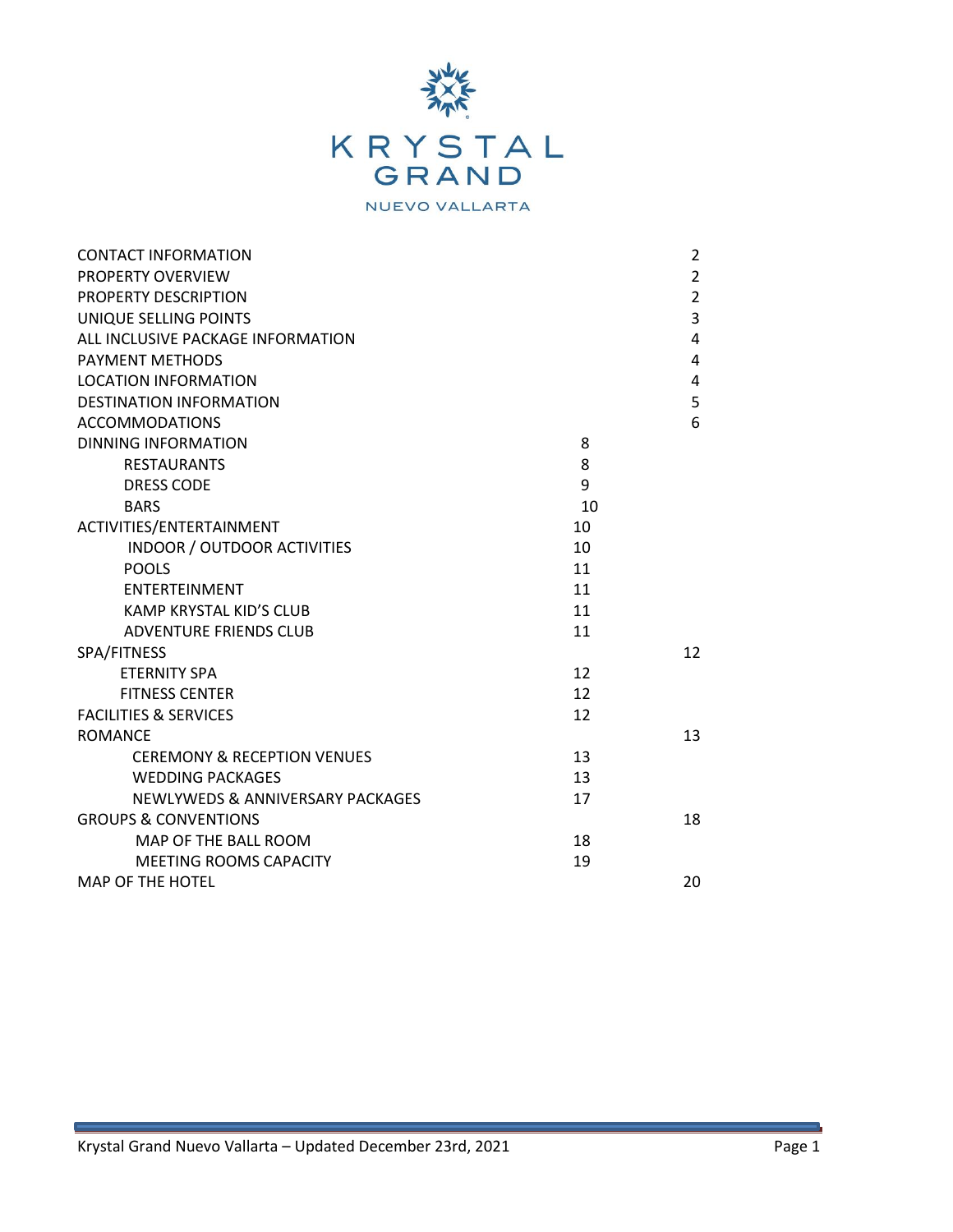

# CONTACT INFORMATION

### DIRECTOR OF SALES

Verónica Robles Diaz vrobles@krystal-hotels.com

### SALES MANAGER

Gabriel Polanco sales.kgnv@krystal-hotels.com

## **ADDRESS**

Blvd. Costero #800, Fracc. Flamingos, Bucerias, Nay. CP 63732 Phone: 52.322.226.1050

# PROPERTY OVERVIEW

Perfectly situated on a pristine, golden-sand beach with spectacular views to the Banderas Bay, Krystal Grand Nuevo Vallarta is beachfront hideaway where unforgettable memories are made. More than All Inclusive, a complete Experience that includes dining at four dining options, spirits poured without limit at five bars, including the Sky Bar, offering stunning views of the Banderas Bay and the Sierra Madre Mountains, to watch the sun set while sipping a delicious cocktail. Cool off in any of three pools including one adults-only pool; plus, kids can enjoy a wading pool with water slide at the Kid's Club.

# TOTAL ROOM COUNT: 480

# PROPERTY DESCRIPTION

Perfectly situated on a pristine, golden-sand beach with spectacular views of the Banderas Bay, Krystal Grand Nuevo Vallarta, is a beachfront hideaway where unforgettable memories are made. Just 20 minutes from Licenciado Gustavo Díaz Ordaz International Airport and 30 minutes from the historic colonial town of Puerto Vallarta, guests are treated with high service standards and warmth during their getaway where everything is included.

This stunning beachfront property offers 480 stunning rooms and suites with resort, tropical, pool, or ocean views, is the perfect spot to watch the pastel palette of the Pacific sunset each evening. Each and every room offers pampering amenities including a furnished balcony or terrace, daily fully stocked minibar, complimentary Wi-Fi, and more. 26 Altitude Club Junior Suite Swim Out rooms feature spacious accommodations and the opportunity to step into a sparkling pool right from the terrace. For an extra level of luxury, the Altitude Club offers, ocean views, a private lounge and more.

Four delicious dining options include Mexican and Asian cuisine options as well as a buffet and a grill. Spirits are poured without limit at five bars including the Sky Bar, an adults-only rooftop bar offering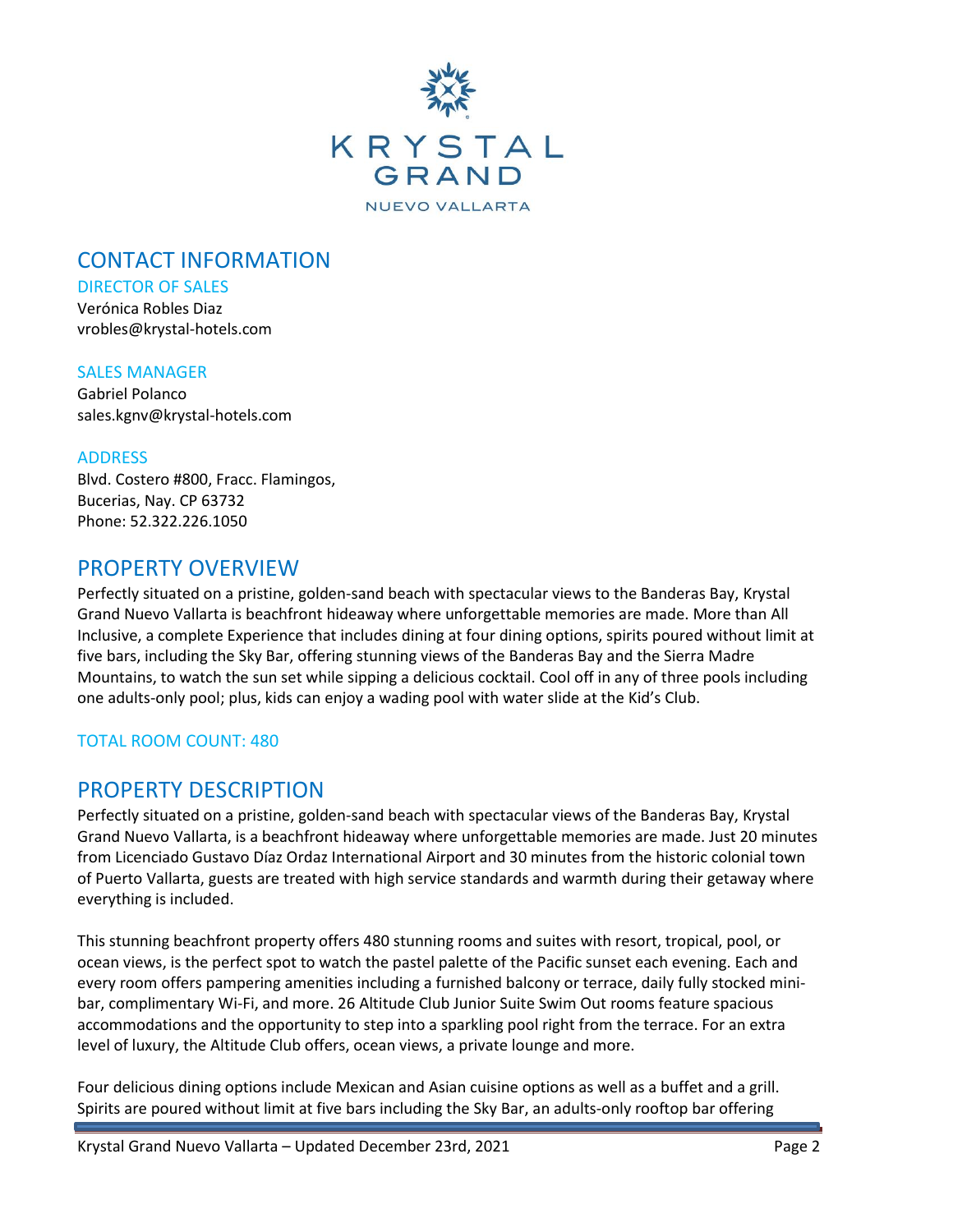

panoramic views of the Banderas Bay and Sierra Madre mountains. 24-hour room service is also available to guests (at additional cost per service).

With three shimmering pools, a pristine beach, and endless day and evening activities there is something for everyone to enjoy. Children can enjoy their own time at the Kamp Krystal Kid's Club with a wading pool and a slide just for them and teens get their own space at the Adventure Friends Club with activities catered to their interests. The spa offers an extra level of indulgence with transcendent body treatments, facials, manicures, pedicures and so much more. Krystal Grand Nuevo Vallarta has everything needed for a lavish and memorable vacation.

# UNIQUE SELLING POINTS

• Located along a golden-sand beach in Nuevo Vallarta with a beautiful mountain backdrop.

• Kamp Krystal Kid's Club is the totally supervised place for the children and the Adventure Friends Club where teenagers can make friends and enjoy their exclusive activities inside of this venue.

- Three heated pools including a family pool, an adults-only pool, and an infinity pool cater to guests seeking different atmospheres.
- Variety of on-property activities include yoga at the Sky Bar, beach volleyball, and aqua aerobics.
- Ideal location close to several adventurous excursions including sport fishing, eco-adventure tours, and the magic town of Sayulita. \*

• Three themed restaurants include one that overlooks the ocean and two snack bars that serve sandwiches, salads, and ceviche.

• Sky Bar, a rooftop bar, offers stunning 360°views of the ocean and mountains from morning to night (subject to change) and hosts live music entertainment in an adults-only setting.

- 27 Junior Suites with oceanfront views of Banderas Bay.
- 26 spacious Junior Suite Altitude Swim Out rooms with direct access to a pool right from the terrace.
- 15,069 ft<sup>2</sup> of Meeting space up to 1,500 persons (8 breakouts).
- Free Wi-Fi throughout the resort.

### *\*Additional costs apply*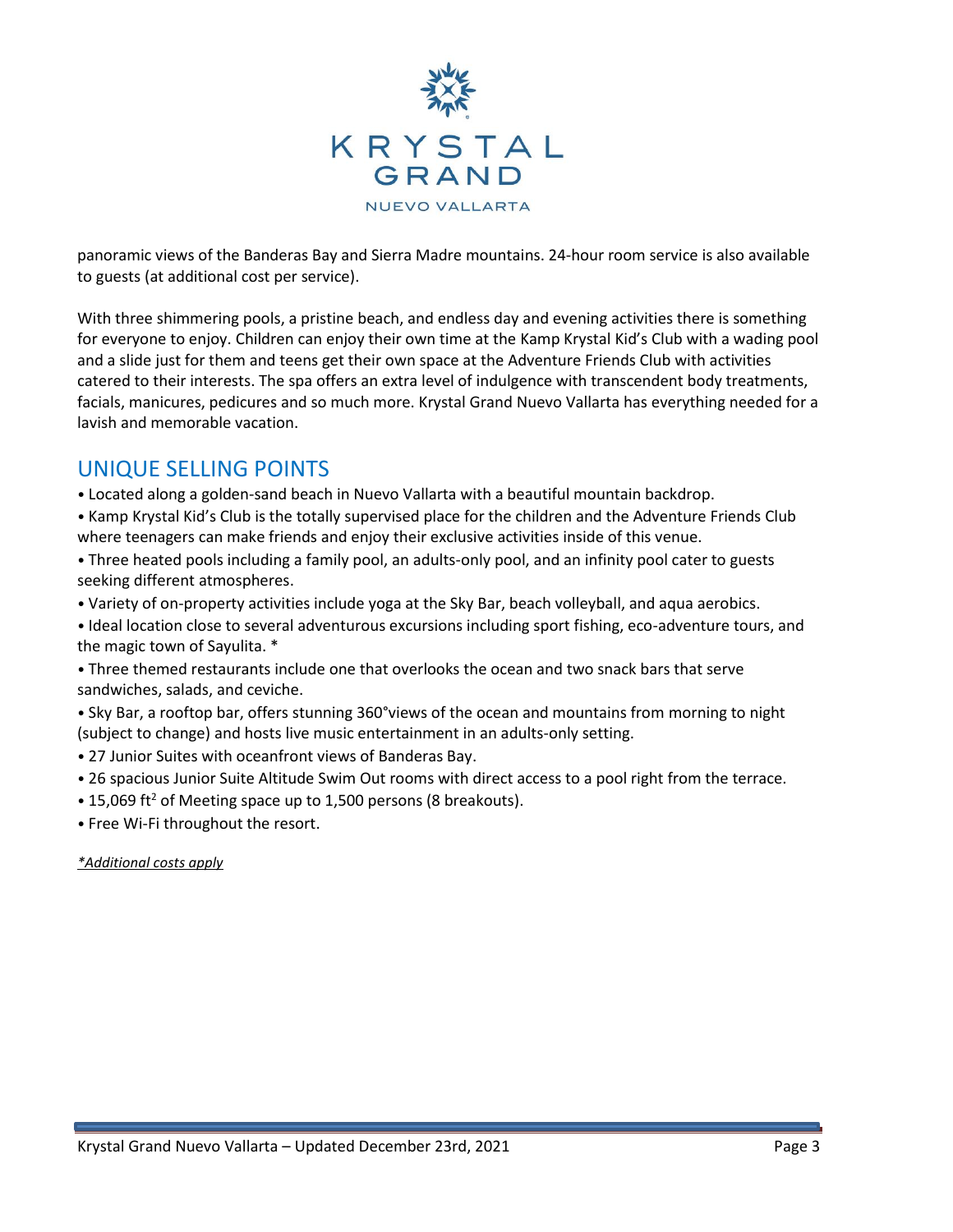

# ALL INCLUSIVE PACKAGE INFORMATION

More than All Inclusive, a complete Experience

- Welcome cocktail.
- All Inclusive bracelet.
- Concierge Service from 7 am to 11 pm.
- Entertainment options; night themes and nightly activities such karaoke, casino, bingo.
- Musical entertainment and happenings.
- Daily activities for children and adults.
- Kids Club and Teens Club.
- Free WiFi in room and publica areas.
- Specialty restaurants for dinner (reservations at Concierge is required).
- Domestic and international drinks in all Bars.
- House Wine selection.
- *Take a Bite* Deli offering coffee and pastries from the house.
- Snacks during the day, including appetizers at the beach and the swimming pool.
- Brand amenities in room.
- Daily stocked Minibar with bottled water, soft drinks and beer.
- Daily stocked complimentary coffee machine service in room with regular and decaf.
- 24 Hours Room Service at additional cost of \$5.00 USD per the service.
- Fitness Center
- Breakfast Buffet with healthy corner (low fat and gluten free meals), Mexican corner and Kids corner.
- All taxes and gratuities.

# PAYMENT METHODS

- Credit cards accepted: Visa, Master Card and American Express
- ATM Available in the front desk area for USD currency (fees may apply)

# LOCATION INFORMATION

Located on the spectacular setting of Banderas Bay in Nuevo Vallarta, Reflect Nuevo Vallarta, an oceanfront hideaway, offers spectacular views of the Sierra Madre Mountains. Perfectly situated near Puerto Vallarta offering the historic colonial town, where whale watching, world famous fishing, golfing and exciting shopping and nightlife are just a few of the attractions. The resort is just 20 minutes from the airport and only five minutes from Bucerías, Nayarit downtown.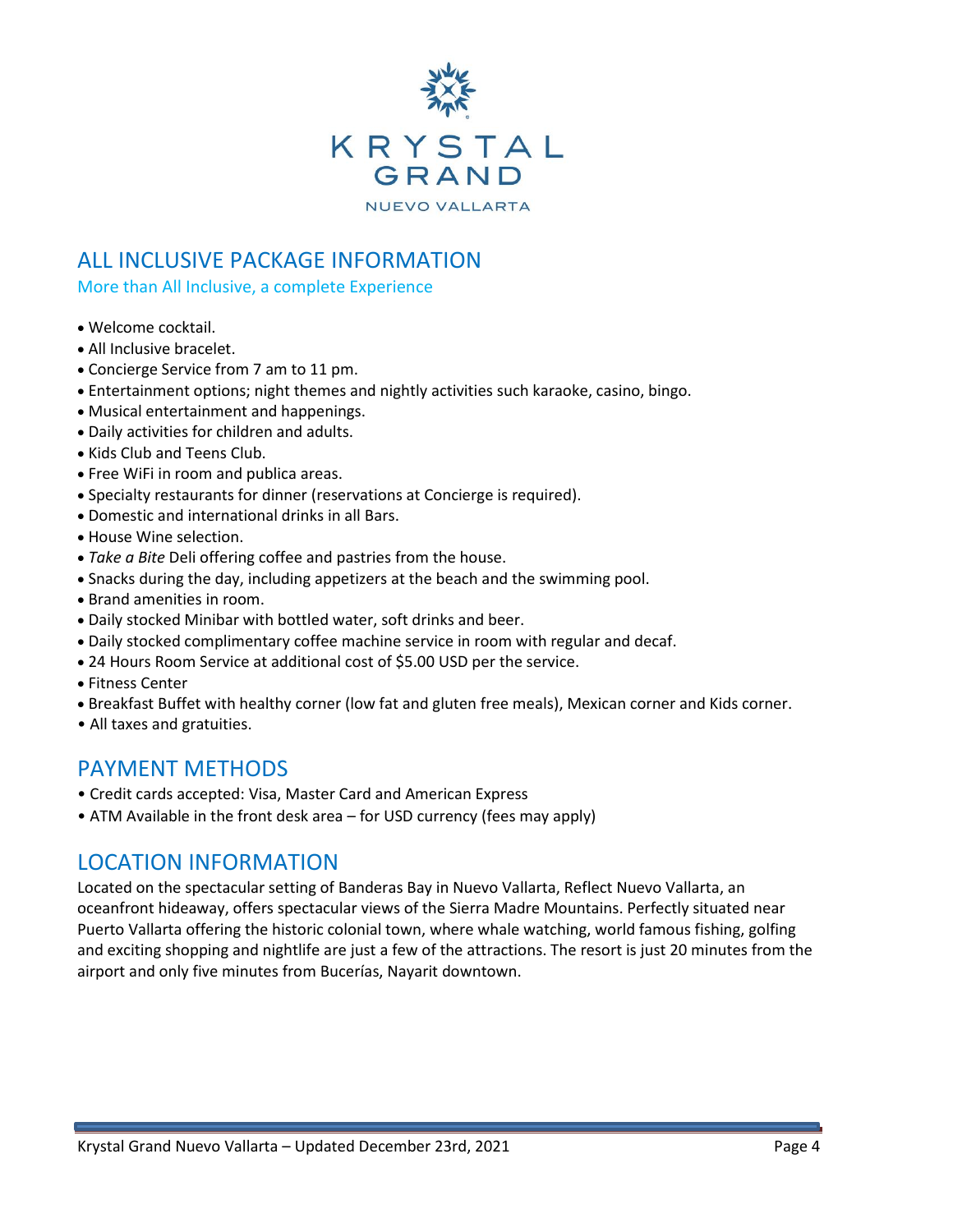

| <b>Average Temperatures</b> |    |    |  |  |
|-----------------------------|----|----|--|--|
| <b>Month</b>                | °F | °C |  |  |
| January                     |    | 21 |  |  |
| February                    | 71 |    |  |  |
| March                       |    | 22 |  |  |
| April                       | 74 | 23 |  |  |
| May                         | 77 | 25 |  |  |
| June                        | 86 | 30 |  |  |
| July                        | 90 | 32 |  |  |
| August                      | 90 |    |  |  |
| September                   | 86 | 30 |  |  |
| October                     | 82 | 28 |  |  |
| November                    | 77 | 25 |  |  |
| December                    | 72 | 22 |  |  |

# Distance to nearby Sante Fe Grupo Hotelero Properties

| <b>Hotel</b>                  | Distance (Kms) Distance (Minutes) | Distance (Mi) |
|-------------------------------|-----------------------------------|---------------|
| Hilton Puerto Vallarta Resort | 30                                | 12.42         |
| Krystal Vallarta              | 30                                | 12.42         |

# DESTINATION INFORMATION

Krystal Grand Nuevo Vallarta is located in the Riviera Nayarit on Nuevo Vallarta at the Fraccionamiento Flamingos section, 20 minutes north of Puerto Vallarta's International Airport. Ideally located close to many of the Riviera Nayarit's beautiful and popular attractions, Krystal Grand Nuevo Vallarta's travel and excursions desk will help you arrange private or group tours, car rentals or help with any other arrangements.

# Local Points of Interest:

• **Punta de Mita |** 20 miles/37 minutes – This peninsula is a popular weekend escape from Puerto Vallarta and home to the signature Jack Nicklaus golf course.

• **Game Fishing & Open Water Diving |** from 2.5 miles/6 minutes – There are local open water diving facilities and courses as well as a fishing pier and charters available to big game fish in the Banderas Bay for tuna, marlin, snapper, sailfish, and more!

• **Eco-Adventure Tours |** from 2.3 miles/6 minutes – There are numerous tours available including outdoor adventure tours, canopy tours, zip lining, watersports, hiking, and more!

• **Los Arcos National Park |** 26 miles/1 hour and 5 minutes – A popular dive site located in Puerto Vallarta with a unique underwater park featuring excellent views of tropical fish.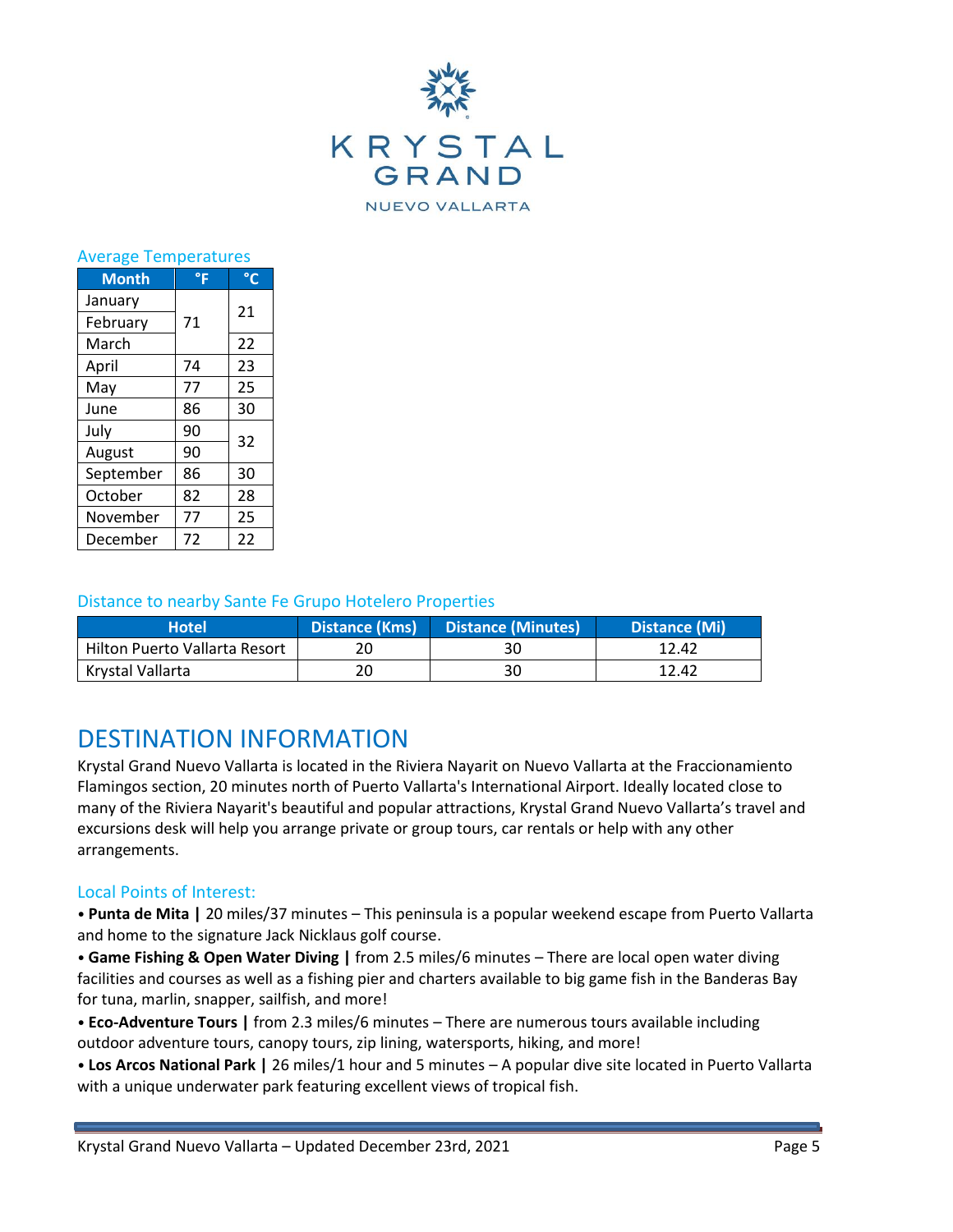

# ACCOMMODATIONS

480 rooms and suites located in four towers. All rooms and suites are non-smoking.

| <b>Room category</b>                     | <b>View</b>       | <b>Dimensions</b>                      | <b>Bedding</b> | <b>Max</b><br>occupancy | <b>Max</b><br>adults | <b>Inventory</b> |
|------------------------------------------|-------------------|----------------------------------------|----------------|-------------------------|----------------------|------------------|
| Deluxe Resort View                       | Resort            | 300 ft <sup>2</sup> / 28m <sup>2</sup> | 1 Queen        | 2                       | 2                    | 42               |
| Deluxe Tropical View                     | Tropical          | 366 ft <sup>2</sup> / 34m <sup>2</sup> | 1 King o       | 3                       | 2                    | 71               |
|                                          |                   |                                        | 2 doubles      | 4                       | 3                    | 42               |
| Deluxe Ocean View                        | Ocean             | 366 ft <sup>2</sup> / 34m <sup>2</sup> | 1 King o       | 3                       | $\overline{2}$       | 19               |
|                                          |                   |                                        | 2 doubles      | 4                       | 3                    | 13               |
| Junior Suite Pool View                   | Pool              | 431 ft <sup>2</sup> / 40m <sup>2</sup> | 1 King o       | 3                       | 2                    | $\overline{2}$   |
|                                          |                   |                                        | 2 doubles      | 4                       | 3                    | 94               |
| Junior Suite Ocean Front                 | <b>OceanFront</b> | 592 ft <sup>2</sup> /55m <sup>2</sup>  | 1 King         | 3                       | 2                    | 27               |
| Junior Suite Ocean View                  | Ocean             | 431 ft <sup>2</sup> /40m <sup>2</sup>  | 2 Doubles      | 4                       | 3                    | 60               |
| Altitude Club Junior Suite<br>Ocean View | Ocean             | 431 ft <sup>2</sup> / 40m <sup>2</sup> | 2 Doubles      | 4                       | 3                    | 84               |
| Altitude Club Junior Suite               |                   | 431 ft <sup>2</sup> / 40m <sup>2</sup> | 1 King o       | 3                       | $\overline{2}$       | 20               |
| Swim Out                                 | Pool              |                                        | 2 doubles      | 4                       | 3                    | 6                |
| <b>TOTAL OF ROOMS</b>                    |                   |                                        |                |                         |                      | 480              |

*\*Connecting rooms are not available* 

All rooms offer the following amenities and inclusions:

- King, queen, or two double beds
- Sofa bed (\*except the Deluxe Resort View room category)
- Private, furnished balcony (\*except the Deluxe Resort View room category)
- Shower
- Luxury bath amenities
- Hair dryer
- Cable TV
- Air-conditioning with in-room climate control
- Direct-dial telephone with workstation
- Daily Fully-stocked mini-bar
- Coffee and tea maker
- Concierge service located in the lobby
- Iron and ironing board
- Safety deposit box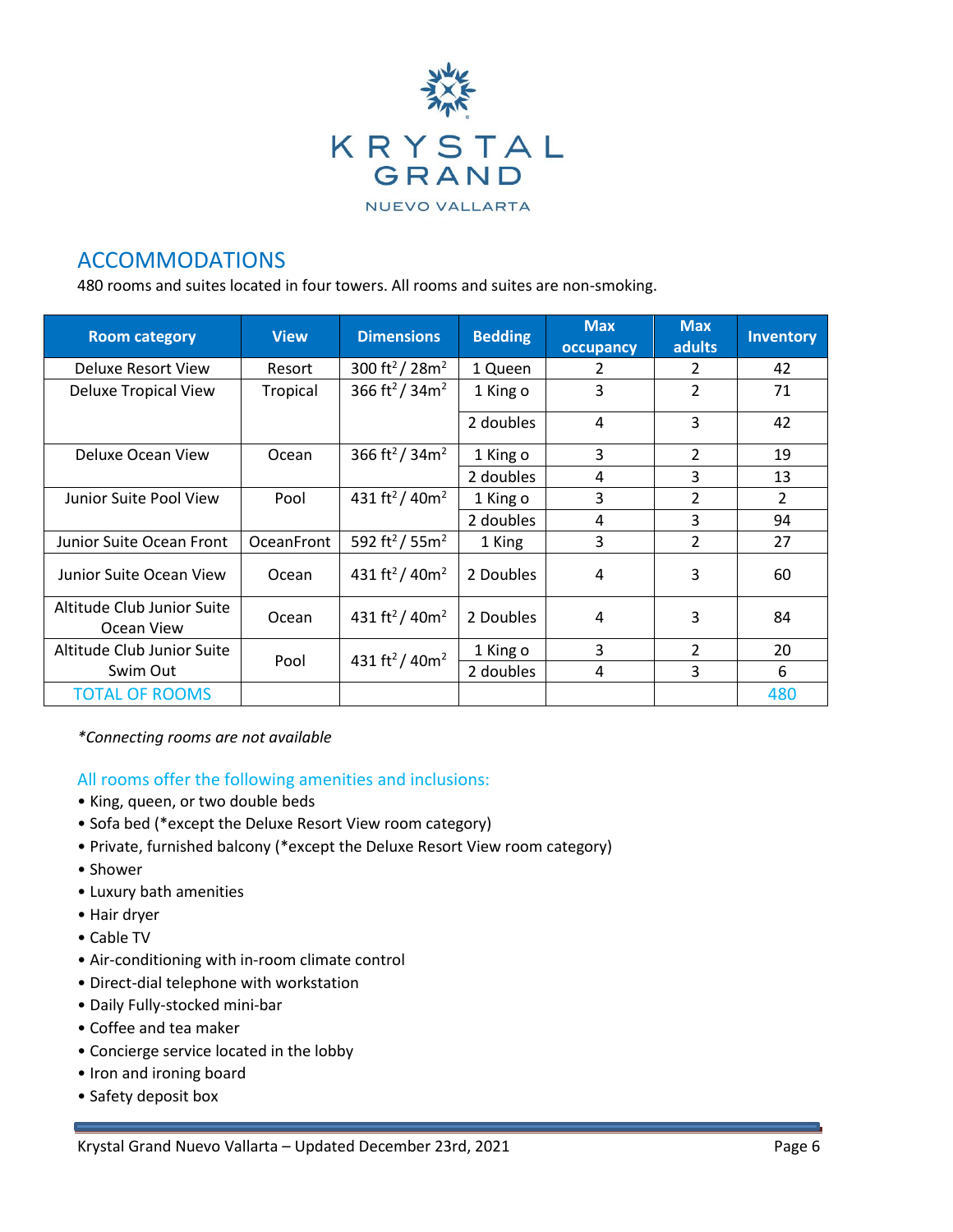

### Also available upon request

• There are two (2) accessible rooms in the Junior Suite Pool View room category (Located in the Unique Tower on the lobby level)

• Cribs

## ROOM CATEGORY DESCRIPTIONS

### **Deluxe Resort View**

Comfortable rooms featuring one queen-size bed, bathroom with a shower, closet, safety deposit box, hairdryer, cable TV, and mini-bar.

### **Deluxe Tropical View**

Diverse space that creates a warm and comfortable stay with ample room featuring one king or two double beds, balcony, bathroom with a shower, closet, safety deposit box, hairdryer, cable TV, mini-bar, complete with a tropical view.

### **Deluxe Ocean View**

A spacious ocean view room that offers a warm and comfortable stay featuring one king or two double beds, balcony, bathroom with a shower, safety deposit box, hairdryer, cable TV, iron/ironing board, and mini-bar with an ocean view.

### **Junior Suite Pool View**

Luxurious and sophisticated, the Junior Suites are the perfect choice for guests that want an extra spacious suite. Featuring one king-size bed or two double beds, and balcony with pool views. Each suite includes personal climate control, bath amenities, coffee maker, direct-dial telephone, flat-screen TV cable, free Wi-Fi, mini-bar, private bathroom with shower, iron/ironing board, and work desk with chairs.

### **Junior Suite Ocean Front**

Excellent space for guests looking for an oceanfront suite with plenty of space that features a bedroom beside the living room and includes one king. Each guestroom includes personal climate control, bath amenities, coffee maker, direct-dial phone, flat-screen TV with cable, free Wi-Fi, mini-bar, private bathroom with shower, iron/ironing board and work desk with chairs.

### **Junior Suite Ocean View**

The Junior Suite Ocean View is the perfect choice for guests who want extra comfort in a spacious setting. Featuring two double beds, balcony, personal climate control, bath amenities, coffee maker, direct-dial phone, flat screen TV with cable, mini – bar, free Wi-Fi, private bathroom with shower, iron/ironing board, and work desk with chairs.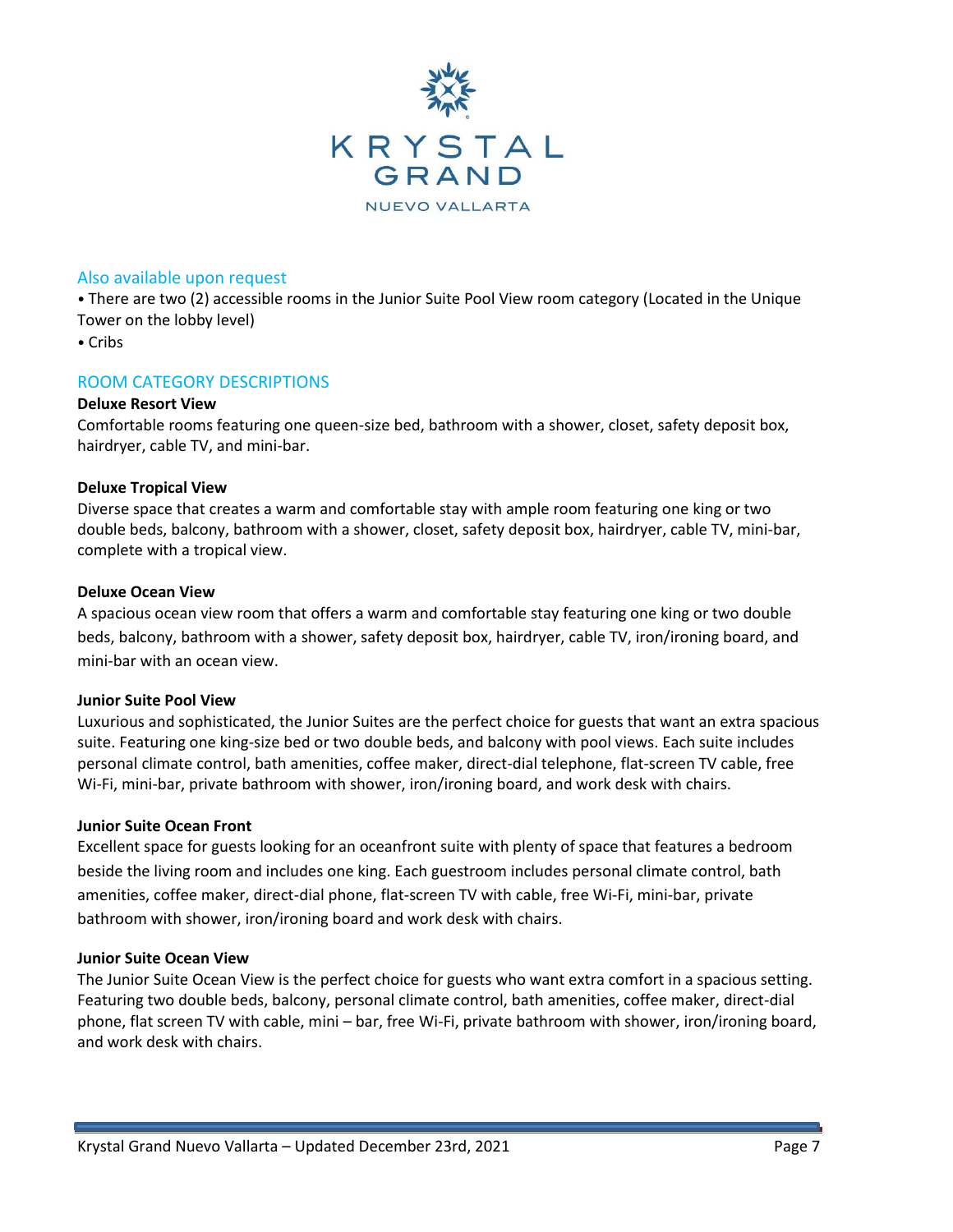

## ALTITUDE CLUB

All Altitude Club suites offer the following additional amenities and services:

- Distinctive bracelet
- Welcome cocktail
- 24 Hours Room Service with no additional cost per the service.
- Turndown Service.
- Bathrobes and slippers.

• Access to the Club Altitude Lounge with daily continental breakfast service available at the lounge, canapés or other option in the evening; with service from 9:00 am to 7:00 pm (service hours subject to change)

- Daily stocked Minibar with dry snacks, bottled water, soft drinks and beer.
- Premium drinks at the Club Altitude Lounge.

### **Altitude Club Junior Suite Ocean View**

Tasteful design and an exclusive section are combined with unique service. This suite features two double beds, air conditioning, balcony, laptop-size safety deposit box, smoke detector, mini-bar restocked daily, iron and ironing board, hairdryer, bathrobe and slippers, wake-up call service, bath amenities, flat-screen and satellite TV.

### **Altitude Club Junior Suite Swim Out**

This room category includes all Altitude amenities and is located on the same floor as the Altitude Lounge. Luxurious and sophisticated, these Junior Suites are the perfect choice for guests that want an extra spacious suite. Featuring one king-size bed or two double beds and a direct access to a pool. Each suite includes personal climate control, bath amenities, coffee maker, direct-dial telephone, flat-screen TV cable, free Wi-Fi, mini-bar, private bathroom with shower, iron/ironing board, and work desk with chairs.

# DINING INFORMATION

## RESTAURANTS

Offering seven dining options including three à la carte restaurants, a buffet, a café, and two snack bars. Gluten-free and vegetarian menu options are available. All restaurant openings rotate throughout the week. Number of restaurants open for each meal is dependent upon occupancy levels.

**Ayami Restaurant |** Dinner 6 p.m. – 10:30 p.m.

- À la carte Asian cuisine & Teppanyaki
- Approximate seating capacity: 134
- Dress code: Casual Elegant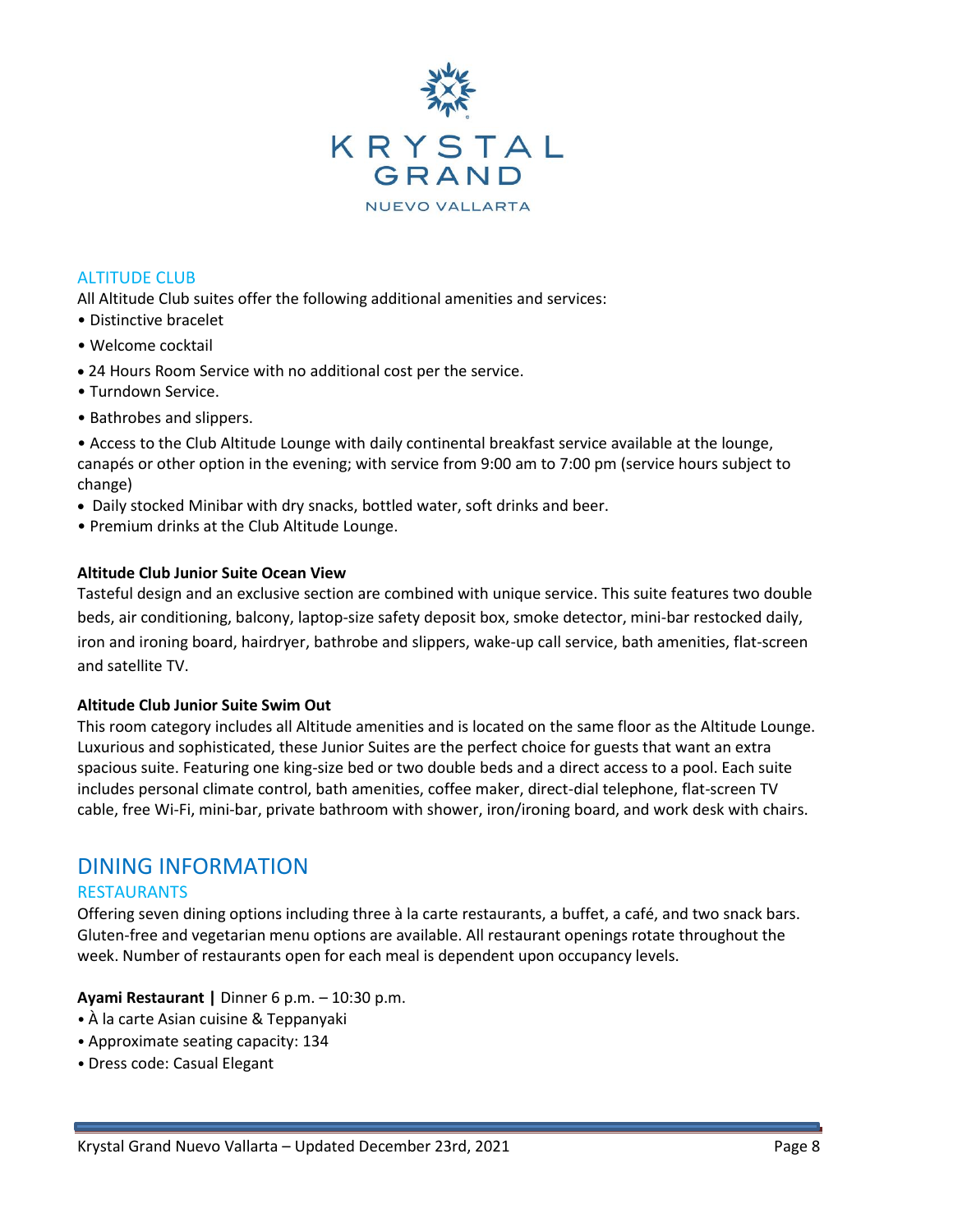

**The Grill** | Dinner 6 p.m. – 10:30 p.m.

- À la carte dinner offering an international menu
- Approximate seating capacity: 127
- Dress code: Casual Elegant

### **Hacienda El Mortero Restaurant |** Dinner 6 p.m. – 10:30 p.m.

- À la carte Mexican cuisine
- Approximate seating capacity: 91
- Dress code: Casual Elegant

*"O" |* Breakfast 7 a.m. – 12 p.m..; Lunch 1 p.m. – 5 p.m.; Dinner 6:00 p.m. – 10:30 p.m.

- International buffet serving breakfast, lunch, and dinner
- Approximate seating capacity: 237
- Dress Code: Casual

**Take a bite |** 7 a.m. – 10 p.m.

- Deli and coffee shop
- American coffee and pastries from the house
- Approximate seating capacity: 44
- Dress Code: Casual

**Surfo's Snack Bar** | 11 a.m. – 7 p.m. (meal service is from midday until 6:00 p.m.)

• Outdoor grill and bar

**Oasis Snack Bar** | 11 a.m. – 7 p.m. (meal service is from midday until 6:00 p.m.)

• Outdoor grill and bar

### *\*\*Schedules are subject to change without notice.*

### DRESS CODES

**Casual** – Bermudas (long shorts or capri pants), sneakers/ tennis shoes or sandals. No sleeveless shirts for men. Women must wear a bathing suit wrap or cover-up.

**Casual Elegant** – Sneakers/ tennis shoes or dress sandals for Ladies, dress shirts with short sleeves or collared shirts. No sleeveless shirts or flip-flops. Long pants required for men.

### **BARS**

Offering three bars, including a rooftop bar. **Lobby Bar** | 10 a.m. – 11 p.m. • Located in the lobby area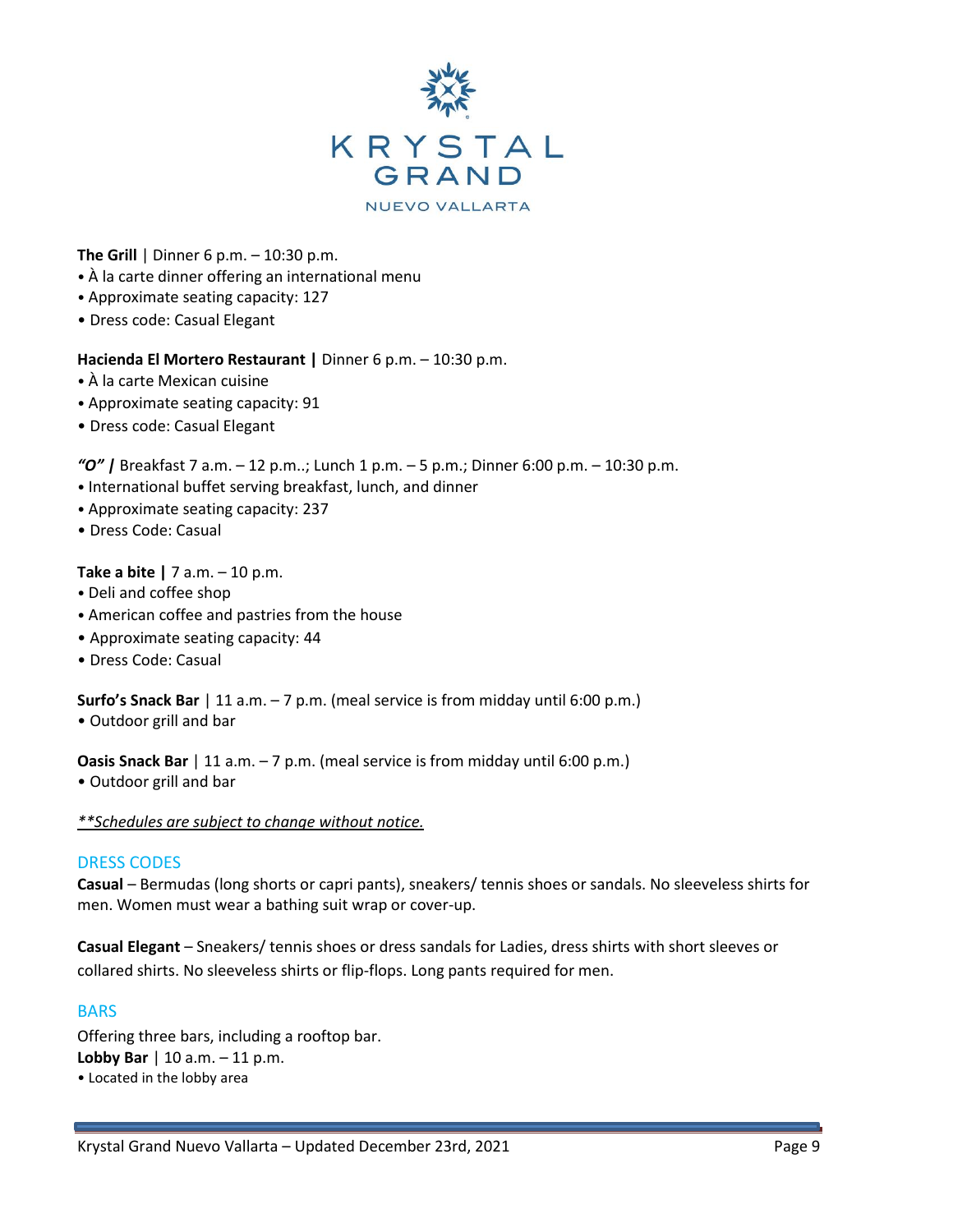

**Sky Bar** | 06:00 p.m. – 1:00 a.m. • Offering sunset, ocean, and mountain views

**Jazz Bar** | 5 p.m. – 1 a.m.

• Located on the 2nd floor of the oceanfront tower

*\*\*Schedules are subject to change without notice.*

# ACTIVITIES/ENTERTAINMENT

INDOOR/OUTDOOR ACTIVITIES

- Stretching, Tabata, Fitness
- Yoga at the Sky Lounge
- Beach Volleyball
- Aqua-aerobic
- Golf nearby\*
- Table games
- Tequila Tasting, Mixology classes, Rallys
- Trivia games
- Archery
- Bike Tours
- Dancing classes
- Sport fishing\*
- *\*Additional costs may apply.*

## POOLS

Krystal Grand Nuevo Vallarta has three pools and a jacuzzi located at the Spa. There are two main pools (including a separate adults-only section) and an infinity pool overlooking the ocean for use by all guests. Additionally, there is a wading pool at the Kid's Club.

| <b>Pools</b>       | <b>Heated</b> | <b>Notes</b>                                              |
|--------------------|---------------|-----------------------------------------------------------|
| Infinity           | Yes           |                                                           |
| Family             | Yes           |                                                           |
| <b>Adults Only</b> | Yes           |                                                           |
| <b>Wading Pool</b> | No            | Includes one slide located at the Kamp Krystal Kid's Club |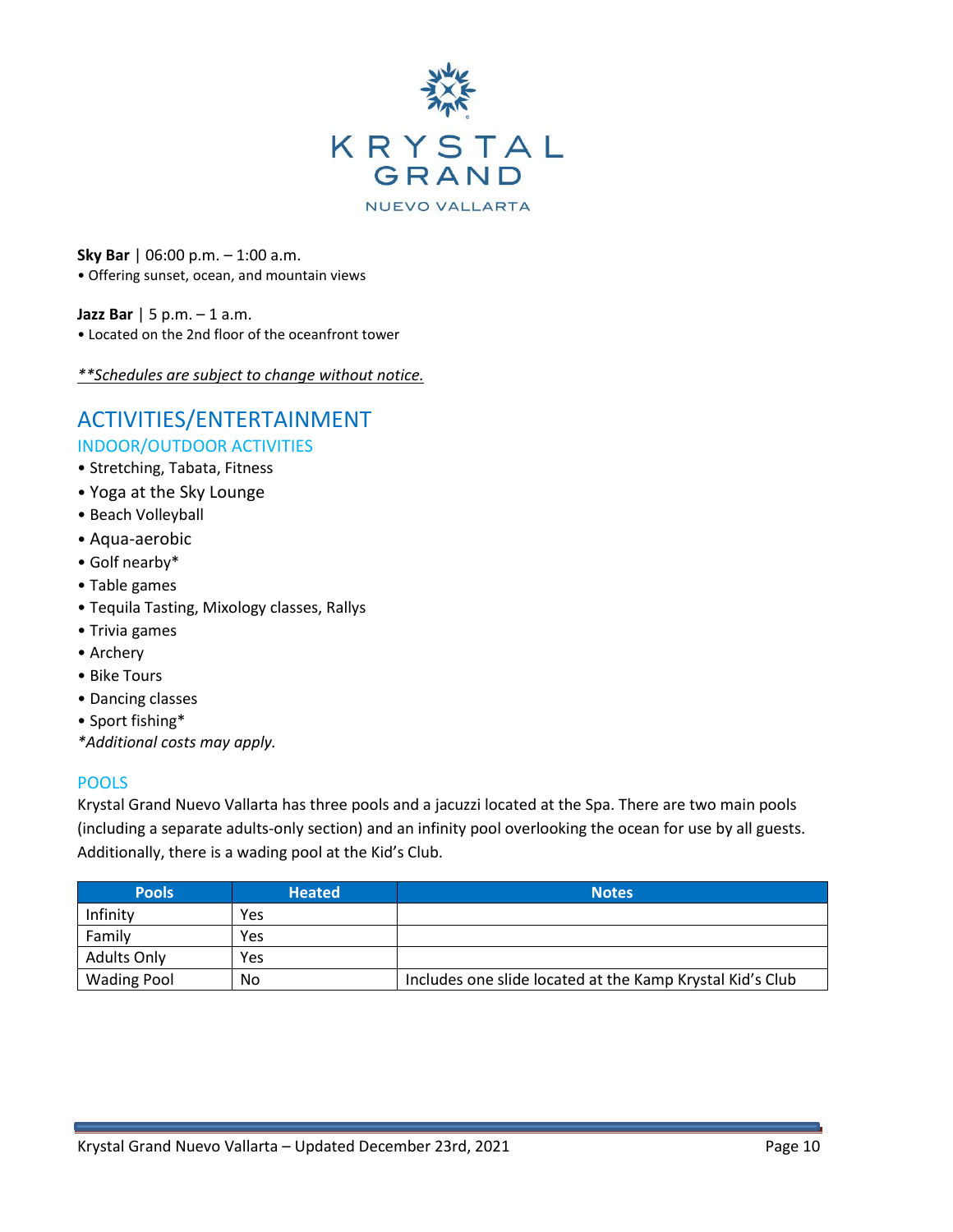

### ENTERTAINMENT

- Daily theme nights at our Sky Lounge including DJs, karaoke, etc.
- Nightly live shows besides the pool

### KAMP KRYSTAL KID'S CLUB

Hours: 10 a.m. – 7 p.m.

### Ages 4-12

- At this fully supervised children's club, kids will enjoy the following activities:
- Arts and crafts
- Computers with internet access
- Video games
- Movie nights
- Feeding fishes, treasure hunting, cultural and health activities
- Weekly campout adventures
- Daily theme nights (Rock and Roll Kid's Party, Pirate Night, Neon Kid's Party)
- Beepers for parental control
- Breakfast, lunch and dinner as part of the children's activities program

### ADVENTURE FRIENDS

Hours: 9 a.m. – 5 p.m.

Ages: 13-17

At this supervised program, teens can meet each other and enjoy the following activities with no parents around:

- Snack bar with non-alcoholic drinks and snacks
- Video games Xbox 360, Wii, and PlayStation 4
- Plasma televisions
- Pool, air hockey, foosball table, remote control race cars and boats
- Nightly activities for teen (karaoke, movies, white party, etc.)
- Water activities
- Internet access

*\*All the activities and the entertainment may vary by day and are subject to change.* 

# SPA/FITNESS ETERNITY SPA

Hours: 9 a.m. – 5 p.m.

The spa includes rain showers and sauna and offers massages, body treatments, facials, manicures/pedicures, and full-service beauty salon.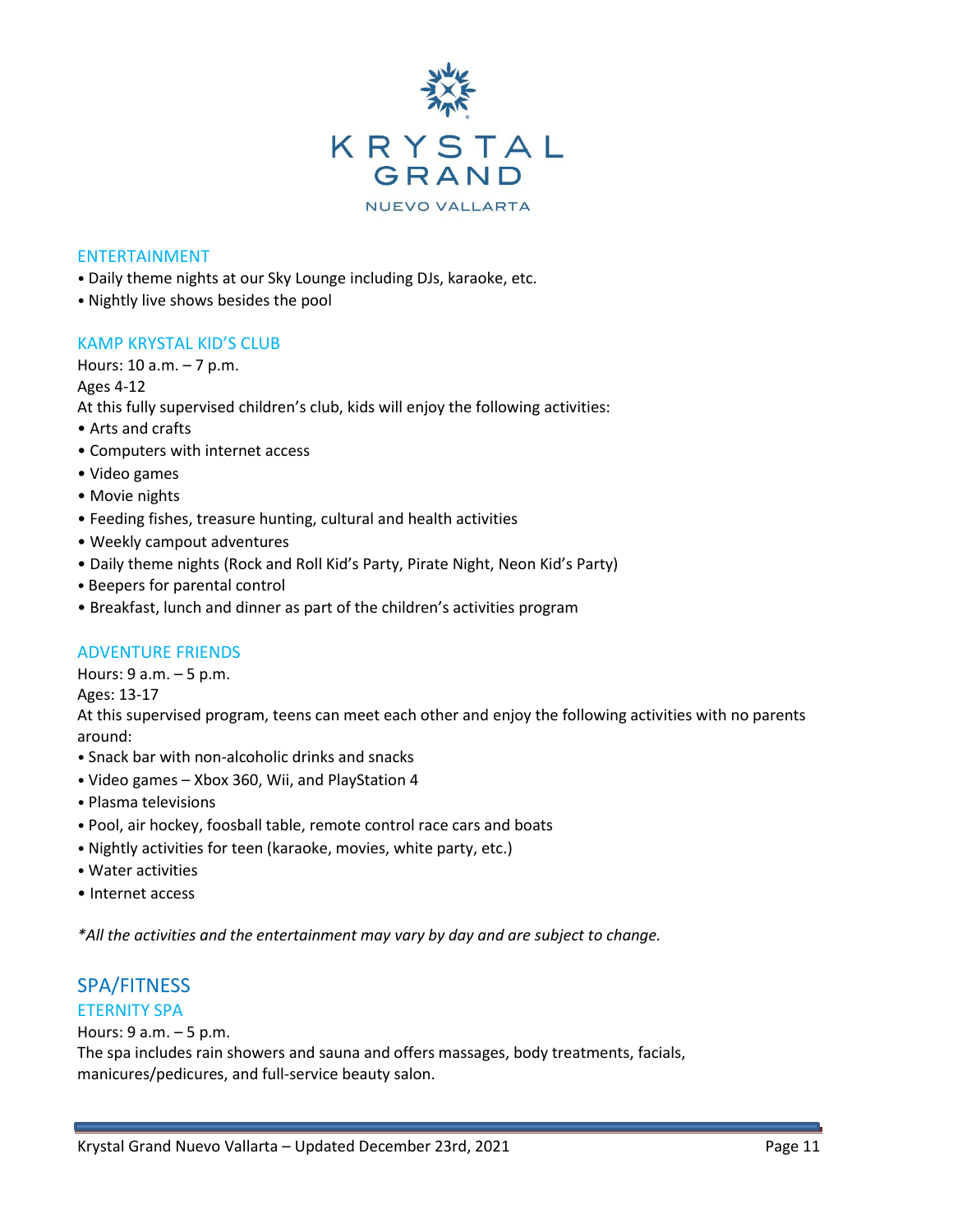

## Spa facilities include:

• 6 multi-functional treatment rooms (for massages, facials, and body treatments) including 1 couple's room

- Spa bar with fruits and beverages
- Beauty salon
- Sauna room

*\*Additional costs apply*

## FITNESS CENTER

Hours: 9 a.m. – 5 p.m. The fully equipped fitness center offers:

- Free weights
- Workout benches
- Treadmills
- Step machine
- Ellipticals
- Lower and upper body machines
- Smith machine

# FACILITIES & SERVICES

- Three pools including one for adults only
- Wading pool at the Kamp Krystal Kid's Club
- 24-hour Concierge and Front desk services
- Meeting, wedding, and event coordinators onsite
- Unlimited pool and beach towel service
- Fitness center
- Spa\*
- Tours and excursions\*
- Private romantic dinners\*
- Babysitting\*
- Laundry and dry-cleaning services\*\*
- Medical facility\*
- Shopping\*
- Adventure Friends Club for teens
- *\*Additional costs apply*
- *\*\*Laundry and dry-cleaning services are available between 9 a.m.*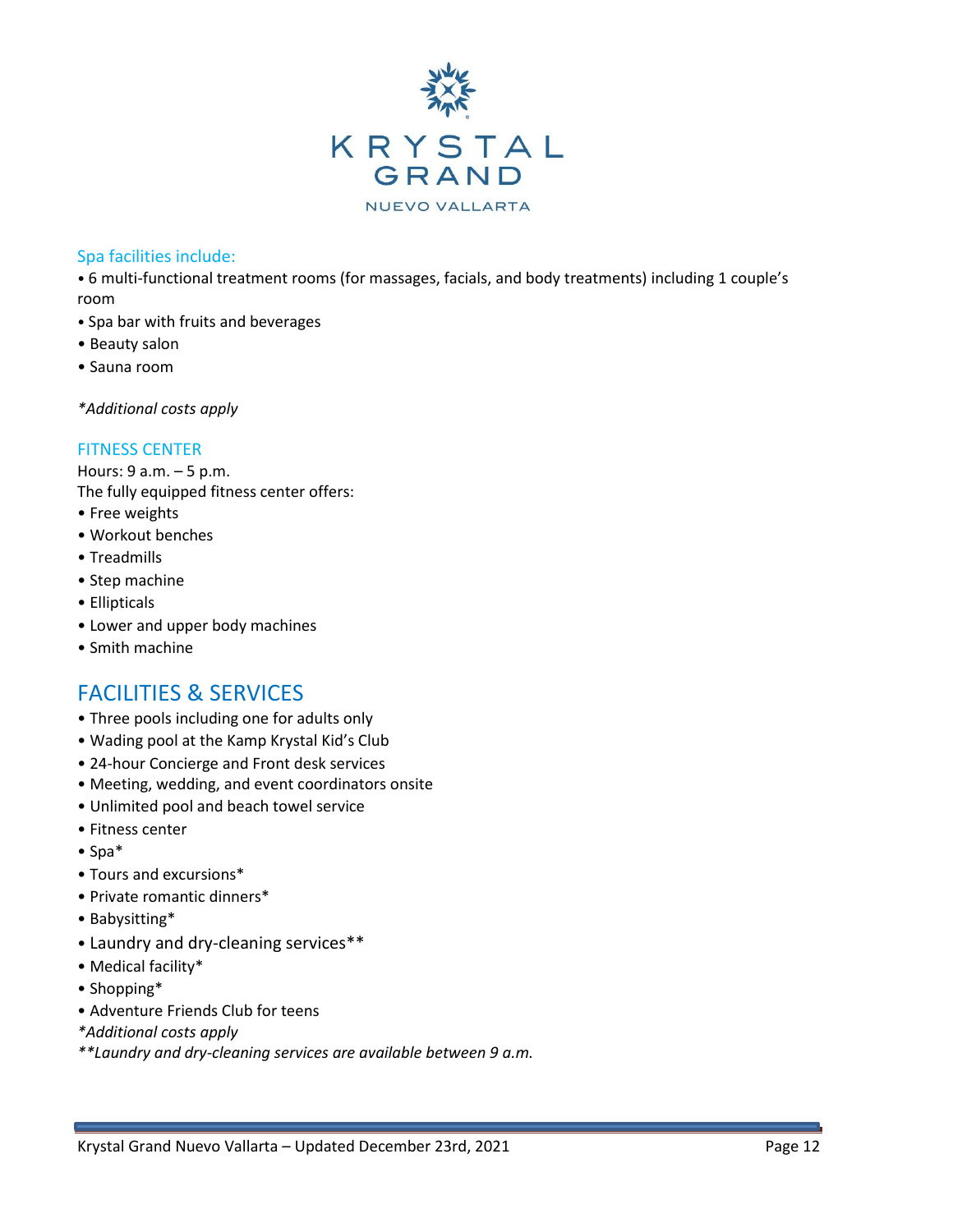

# ROMANCE CEREMONY AND RECEPTION VENUES

- **v** Beach
- **v** Terrace
- Garden
- Ballroom

# WEDDING PACKAGES **Krystal Wedding Package**

This package is complimentary when booking a minimum of 7 nights (All Inclusive Package) in the required room category below or higher, or if 5 rooms are reserved for a minimum of 3 nights at any room category.

# **Krystal Grand Nuevo Vallarta**: Junior Suite Ocean View

This package includes:

- Dedicated on-site wedding coordinator
- Symbolic Ceremony\*
- Bouquet(s) and boutonniere(s) for wedding couple
- Preparation of the couple's wedding day attire
- Ceremony basic set up
- Floral arrangement for the table of the Minister
- Aisle Runner
- Sound system with speaker and microphones
- Wedding cake for up to 10 guests
- Sparkling wine toast for up to 10 guests
- Romantic turndown service that evening, bottle of sparkling wine and chocolate-covered strawberries
- Late checkout for the couple (upon request and availability)
- 20% off spa treatments (boutique purchases not included)

## 2020 - 2022 Selling Price: \$870 USD or complimentary

Restrictions/exclusions: All weddings, regardless of size, must be booked a minimum of 30 days in advance of the wedding date. Subject to availability and double occupancy only. Prices and package subject to change without notice. 20% discount on spa treatments cannot be applied to spa packages or combined with any other spa promotion or offer. Please note restrictions apply when combining the complimentary wedding package with the Group programs. See promotion terms and conditions for details.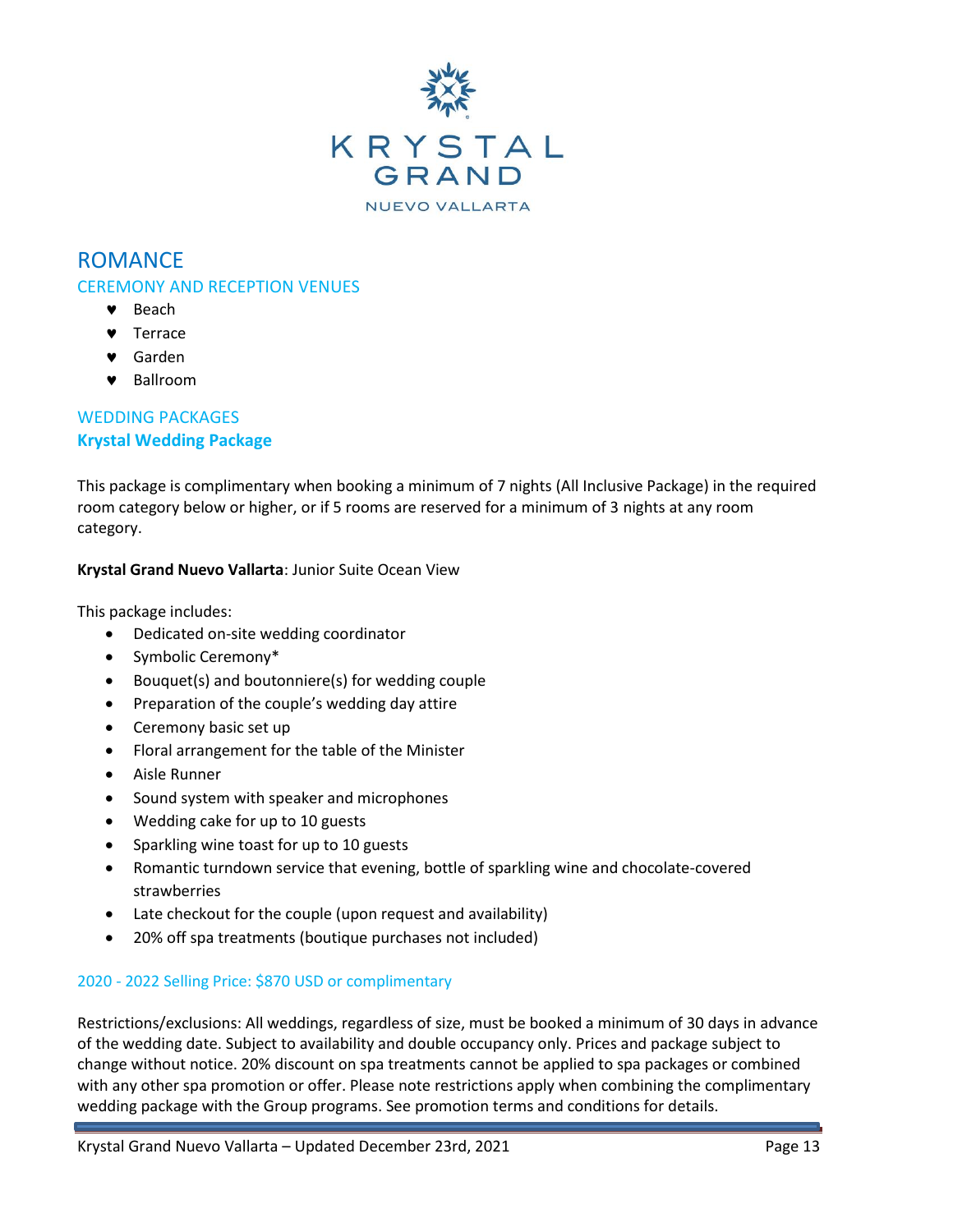

Once wedding is confirmed it cannot be canceled within 6 months of the date of the wedding without a fee. For weddings booked within 6 months of the wedding date the wedding cannot be canceled without the penalty. The cancellation penalty is \$500 USD.

\*Due to a government surcharge, an additional fee will be incurred. Please advise the wedding coordinator if you would like to include legal or religious services in your ceremony and all arrangements will be made accordingly.

# **Caribbean Blessing Wedding Package**

- Dedicated on-site wedding coordinator
- Service of a judge or minister
- Bouquet(s) and boutonniere(s) for wedding couple
- 1 floral centerpiece arrangement for the reception table
- Preparation of the couple's wedding day attire
- Aisle runner
- Sound system with speaker and microphones
- Wedding cake for up to 20 guests
- Sparkling wine toast for up to 20 guests
- Complimentary room upgrade for wedding couple (based on availability)
- Makeup and hair styling for one member of the wedding couple on wedding day
- Private cocktail hour with hors d'oeuvres for up to 20 guests
- Private dinner reception for up to 20 guests
- Couples massage spa treatment (50 minutes)
- Breakfast in bed morning after ceremony with Mimosas
- Romantic turndown service night of the ceremony, bottle of sparkling wine and chocolate-covered strawberries
- Late checkout for the couple (upon request and availability)
- 20% off spa treatments (boutique purchases not included)

## 2020 - 2022 Selling Price: \$2,700 USD

Restrictions/exclusions: All weddings, regardless of size, must be booked a minimum of 30 days in advance of the wedding date. Subject to availability and double occupancy only. Prices and package subject to change without notice. 20% discount on spa treatments cannot be applied to spa packages or combined with any other spa promotion or offer.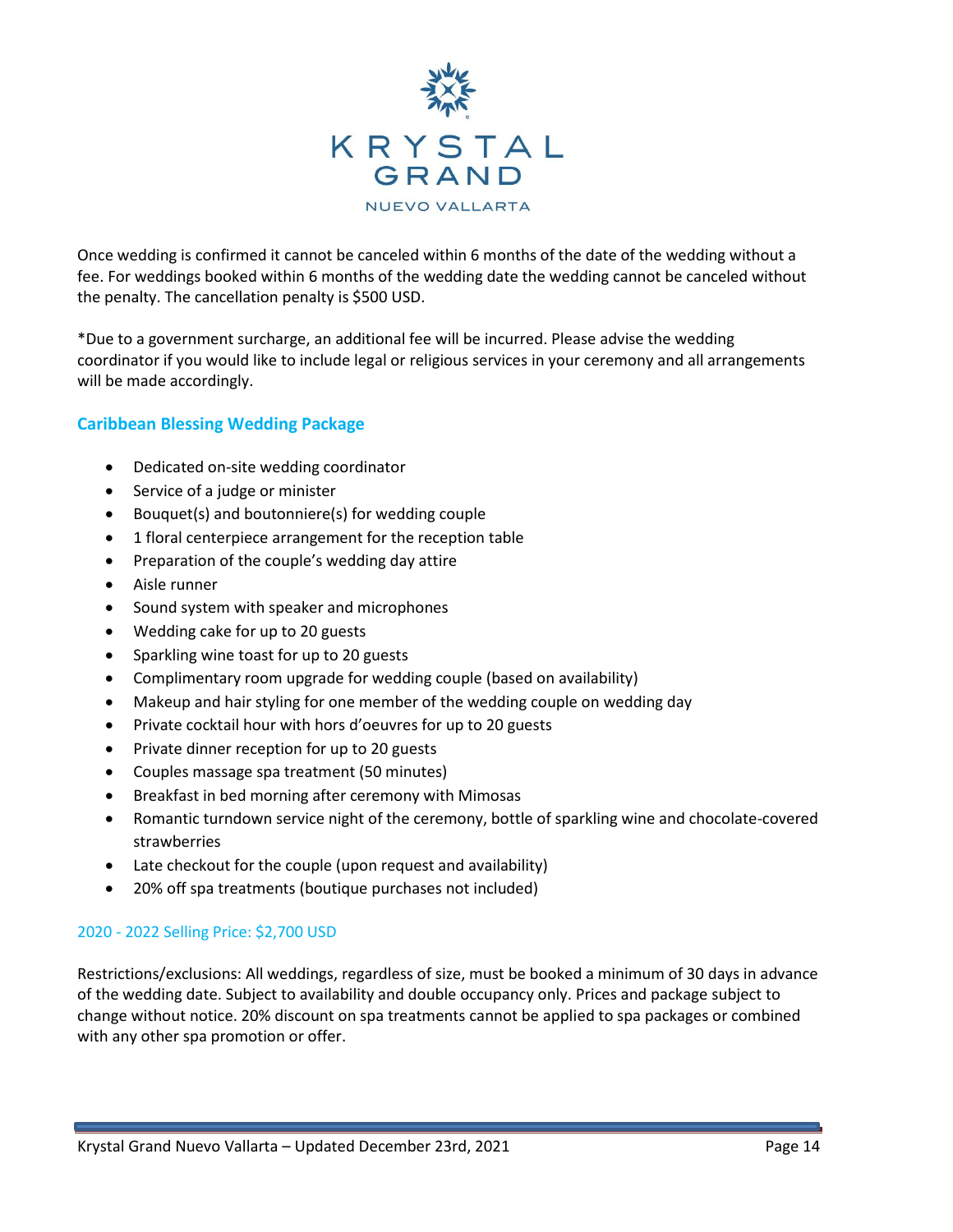

Once wedding is confirmed it cannot be canceled within 6 months of the date of the wedding without a fee. For weddings booked within 6 months of the wedding date the wedding cannot be canceled without the penalty. The cancellation penalty is \$500 USD.

*Taxes and gratuities are included for all Romance packages.* 

# **Eternal Love Wedding Package**

- Dedicated wedding coordinator
- Service of a judge or minister
- Bouquet(s) and boutonniere(s) for wedding couple
- Preparation of the couple's wedding day attire
- Sound system with speaker and microphones
- Wedding cake for up to 30 guests
- Sparkling wine toast for up to 30 guests
- Complimentary room upgrade for wedding couple (based on availability) (\*)
- Makeup and hair styling for one member of the wedding couple on wedding day
- Couples massage treatment (50 minutes)
- Breakfast in bed morning after ceremony with mimosas
- 2 corsages and 2 boutonnieres for the wedding party
- 1 floral centerpiece arrangement for the reception table
- Ceremony décor 30 chairs with white covers, ceremonial table and aisle runner
- Private cocktail hour with hors d'oeuvres for up to 30 guests
- Private dinner reception for up to 30 guests (upgraded menu)
- Romantic turndown service night of the ceremony, bottle of sparkling wine and chocolate-covered strawberries
- Romantic dinner on the beach (one evening during stay)
- Late checkout for the couple (upon request and availability)
- 20% off spa treatments (boutique purchases not included)
- 2 nights Gift Certificate to return in your first anniversary (same category booked during for the wedding)

(\*) Up-grade from regular section to Altitude Section is not allowed. Altitude Master Suite and Presidential Suite are not included in the Free Up-grade Program.

## 2020 - 2022 Selling Price: \$2,999 USD

Restrictions/exclusions: All weddings, regardless of size, must be booked a minimum of 30 days in advance of the wedding date. Subject to availability and double occupancy only. Price and package subject to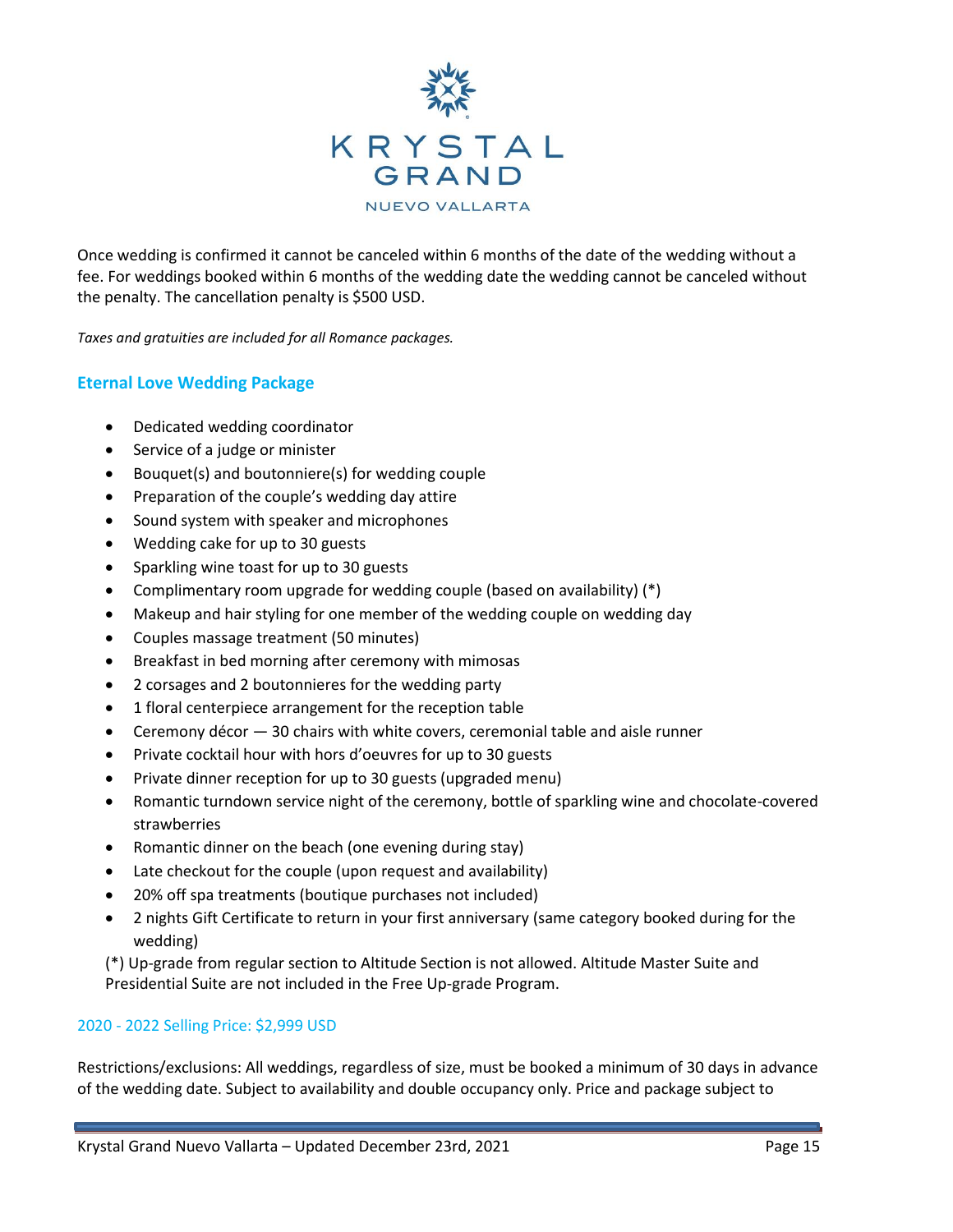

change without notice. 20% discount on spa treatments cannot be applied to spa packages or combined with any other spa promotion or offer.

Once wedding is confirmed it cannot be canceled within 6 months of the date of the wedding without a fee. For weddings booked within 6 months of the wedding date the wedding cannot be canceled without the penalty. The cancellation penalty is \$500 USD.

*Taxes and gratuities are included for all Romance packages.* 

# **Krystal Vow Renewal Package**

This package is complimentary when booking the required room category below or higher for a minimum 5-night stay.

**Krystal Grand Nuevo Vallarta**: Junior Suite Ocean View

This romantic package includes:

- Service of a dedicated on-site wedding coordinator
- Renewal of Vows Ceremony
- Wedding gazebo with basic decoration
- Aisle runner
- Corsage(s) and/or boutonniere(s) for wedding couple
- Sparkling wine and cake for two
- Certificate of Renewed Vows
- Special dining arrangements for two the evening of the ceremony in one of the specialty restaurants
- Krystal Honeymoon & Anniversary Package
	- o Fresh fruit on arrival
	- o Bottle of sparkling wine on arrival
	- o Special turndown service one evening during stay
	- $\circ$  Breakfast in bed with mimosas (reservations required in advance via guest service)
	- o 15% discount on treatments

### 2020 - 2022 Selling Price: \$599 USD or complimentary

Please contact the wedding coordinator at least 30 days in advance to confirm date availability.

Terms & Conditions: Subject to availability and double occupancy only. Prices and package subject to change without notice. This package is for two people and cannot be combined with other complimentary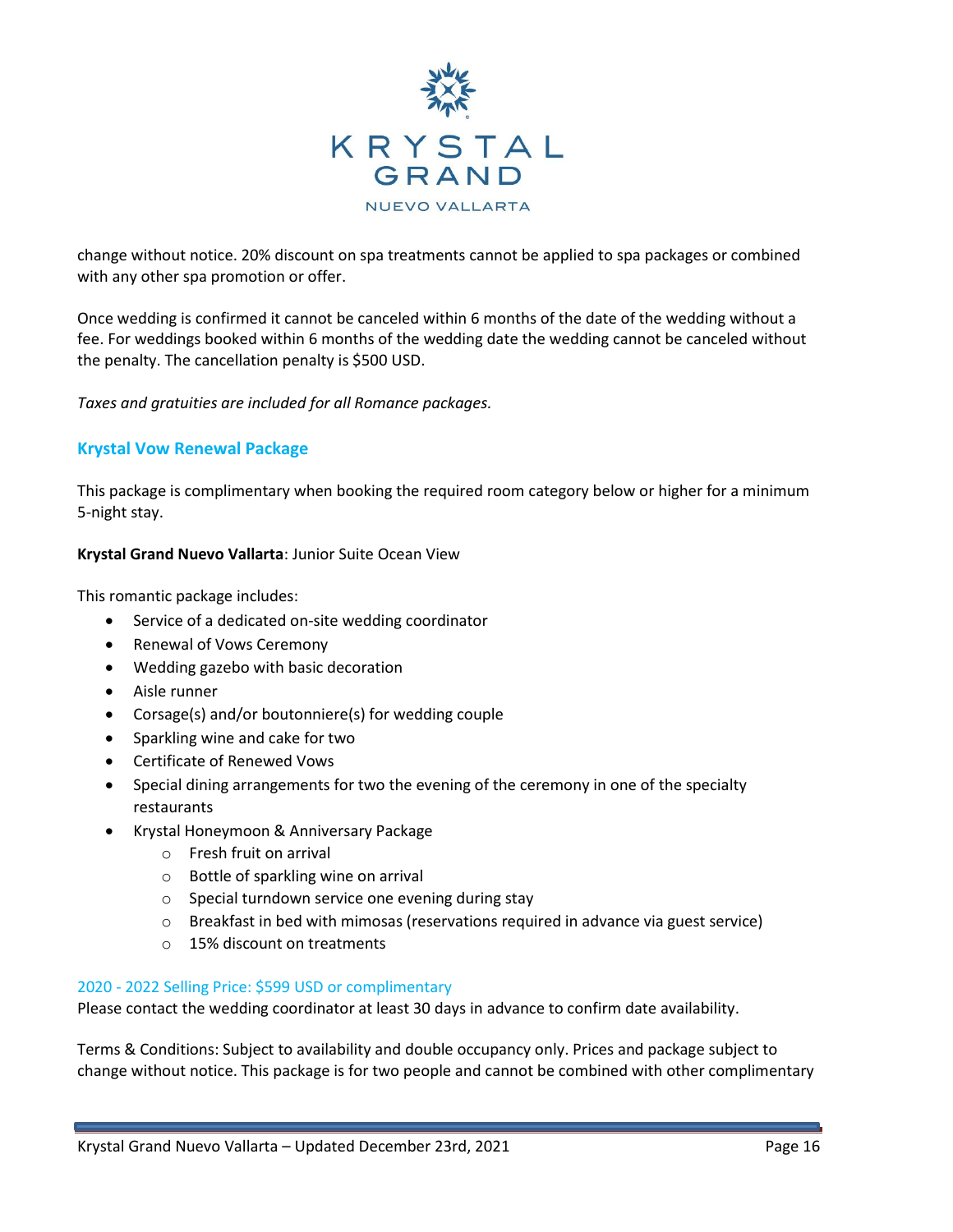

packages or be deducted when purchasing other packages. Additional costs may apply for additional guests and optional services requested.

*Taxes and gratuities are included for all Romance packages.* 

# **Krystal Honeymoon & Anniversary Package**

This package is complimentary when booking the required room category below or higher for 7 nights or more.

### **Krystal Grand Nuevo Vallarta**: Junior Suite Pool View

This romantic package includes:

- Complimentary Room Up-grade to the next room category (based on availability) (\*)
- Fresh fruit upon arrival
- Bottle of sparkling wine upon arrival
- Special turndown service one evening during stay
- Romantic breakfast in bed with mimosas (reservations must be made in advance with concierge)
- 15% discount on all spa treatments

(\*) Up-grade from regular section to Altitude Section is not allowed. Altitude Master Suite and Presidential Suite are not included in the Free Up-grade Program.

## 2020 - 2022 Selling Price: \$350 USD or complimentary

Restrictions/exclusions: Subject to availability and double occupancy only. Prices and package subject to change without notice. To receive the package complimentary.it is only applicable to couples staying within three months of their wedding date. Couple must present a copy of their wedding invitation or marriage certificate at the time of check-in. Package is available to all guests when purchased at the selling price.

Note: Please request newlywed or anniversary package at time of booking. Couple will be required to present a copy of wedding invitation or marriage certificate at time of check-in. Package is subject to change without notice and is only applicable to couples staying within three months of their wedding or over their anniversary date. 15% discount on spa treatments cannot be applied to spa packages or combined with any other spa promotion or offers.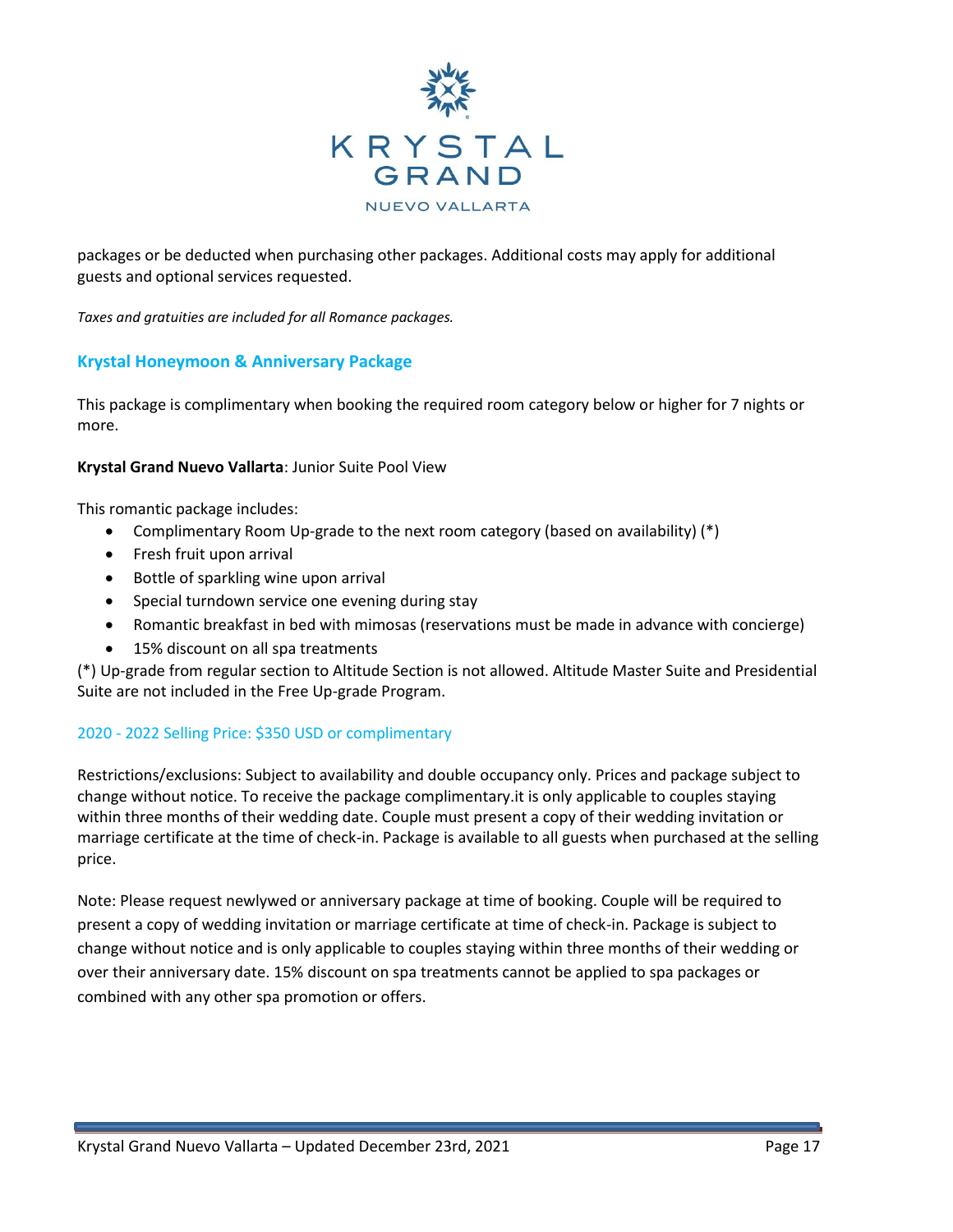

# MEETINGS & GROUPS

Krystal Grand Nuevo Vallarta has a team of dedicated group event planners that are masters at making sure everything you need is perfectly provided, with immaculate care and personalized attention. We offer a wide array of memorable group functions, from creative theme parties and fun-filled team building activities to casually elegant gala dinners.

## MEETING ROOM LAYOUT

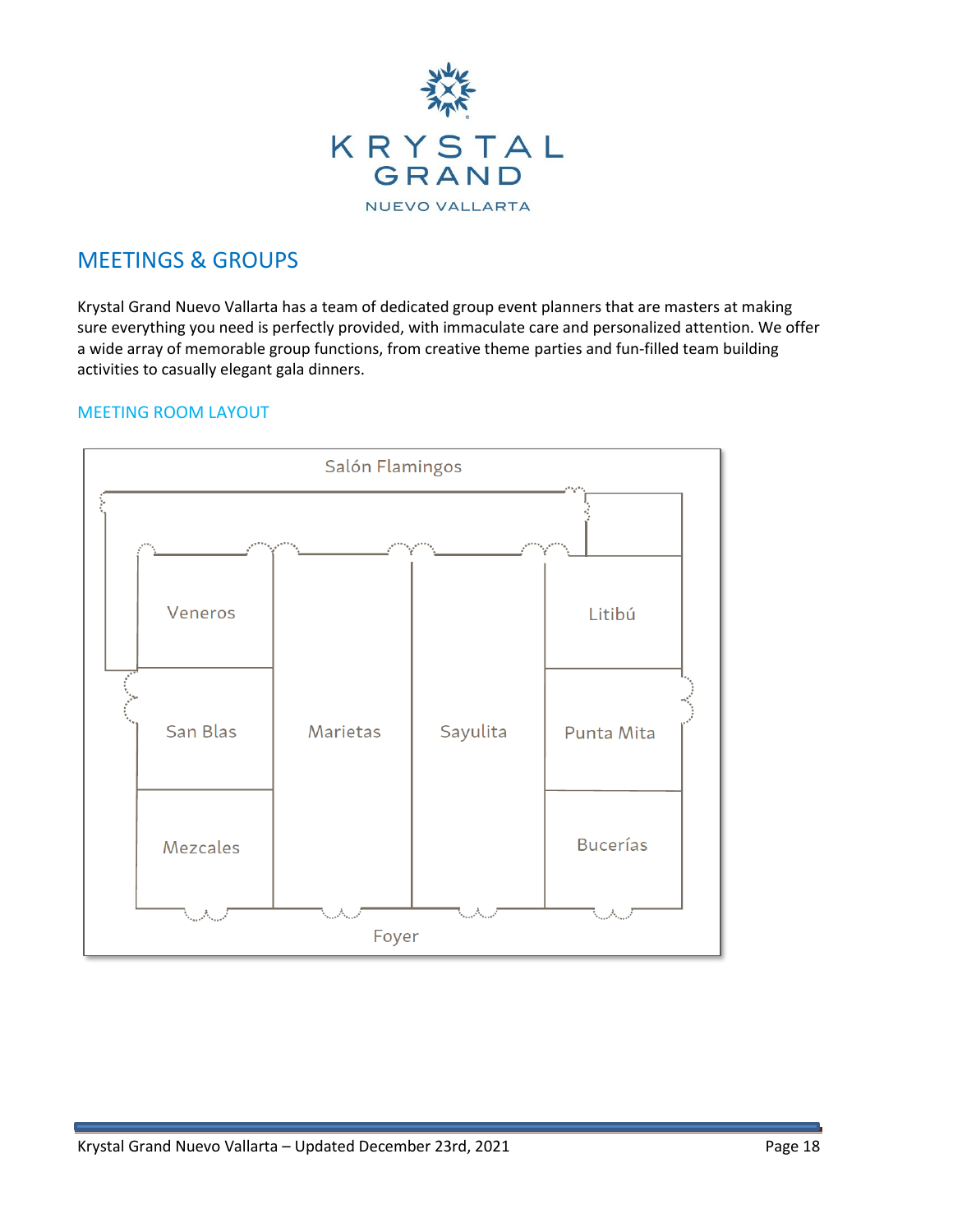

# MEETING ROOM CAPACITY

|                     | <b>Size</b>          | <b>Area</b>   | <b>Height</b>  | <b>Banquet</b> | <b>Cocktail</b> | <b>School</b>            | <b>Auditorium</b> |
|---------------------|----------------------|---------------|----------------|----------------|-----------------|--------------------------|-------------------|
| <b>Meeting Room</b> | Sq.ft/m <sup>2</sup> | Ft/m          | Ft/m           | Pax            | Pax             | Pax                      | Pax               |
| Flamingos           | 15,069/1,400         | 164x92/50x28  | 16.4/5         | 1,230          | 1,500           | 896                      | 1,500             |
| <b>Grand Salon</b>  |                      |               |                |                |                 |                          |                   |
| Veneros             | 1,211/113            | 41x30/12.5x9  | 16.4/5         | 90             | 128             | 80                       | 130               |
| San Blas            | 1,345/125            | 41x32/12.5x10 | 16.4/5         | 80             | 120             | 72                       | 128               |
| <b>Mezcales</b>     | 1,211/113            | 41x30/12.5x9  | 16.4/5         | 90             | 128             | 80                       | 130               |
| Marietas            | 3,767/350            | 41x92/12.5x28 | 16.4/5         | 300            | 380             | 216                      | 396               |
| Sayulita            | 3,767/350            | 41x92/12.5x28 | 16.4/5         | 300            | 380             | 216                      | 396               |
| Litibu              | 1,211/113            | 41x30/12.5x9  | 16.4/5         | 90             | 128             | 80                       | 130               |
| Punta Mita          | 1,345/125            | 41x32/12.5x10 | 16.4/5         | 80             | 120             | 72                       | 128               |
| <b>Bucerias</b>     | 1,211/113            | 41x30/12.5x9  | 16.4/5         | 90             | 128             | 80                       | 130               |
| Mezcales, San       | 2,557/238            | 41x62/12.5x19 | 16.4/5         | 180            | 258             | 168                      | 260               |
| <b>Blas</b>         |                      |               |                |                |                 |                          |                   |
| Mezcales, San       | 3,767/350            | 41x92/12.5x28 | 16.4/5         | 300            | 380             | 216                      | 396               |
| Blas, Veneros       |                      |               |                |                |                 |                          |                   |
| Bucerias, Punta     | 2,557/238            | 41x62/12.5x19 | 16.4/5         | 180            | 258             | 168                      | 260               |
| Mita                |                      |               |                |                |                 |                          |                   |
| Bucerias, Punta     | 3,767/350            | 41x92/12.5x28 | 16.4/5         | 300            | 380             | 216                      | 396               |
| Mita, Litibu        |                      |               |                |                |                 |                          |                   |
| Mezcales, San       | 7,534/700            | 82x92/25x28   | 16.4/5         | 580            | 740             | 456                      | 800               |
| Blas, Veneros,      |                      |               |                |                |                 |                          |                   |
| Marietas            |                      |               |                |                |                 |                          |                   |
| Bucerias, Punta     | 7,534/700            | 82x92/25x28   | 16.4/5         | 580            | 740             | 456                      | 800               |
| Mita, Litibu,       |                      |               |                |                |                 |                          |                   |
| Sayulita            |                      |               |                |                |                 |                          |                   |
| Marietas,           | 7,534/700            | 82x92/25x28   | 16.4/5         | 580            | 740             | 456                      | 800               |
| Sayulita            |                      |               |                |                |                 |                          |                   |
| Foyer               | 4,844/450            | 164x30/50x9   | $\overline{a}$ | $\overline{a}$ | 400             | $\overline{\phantom{a}}$ |                   |
| Las Tortugas        | 4,844/450            | 164x30/50x9   |                | 120            | 180             |                          |                   |
| Garden              |                      |               |                |                |                 |                          |                   |